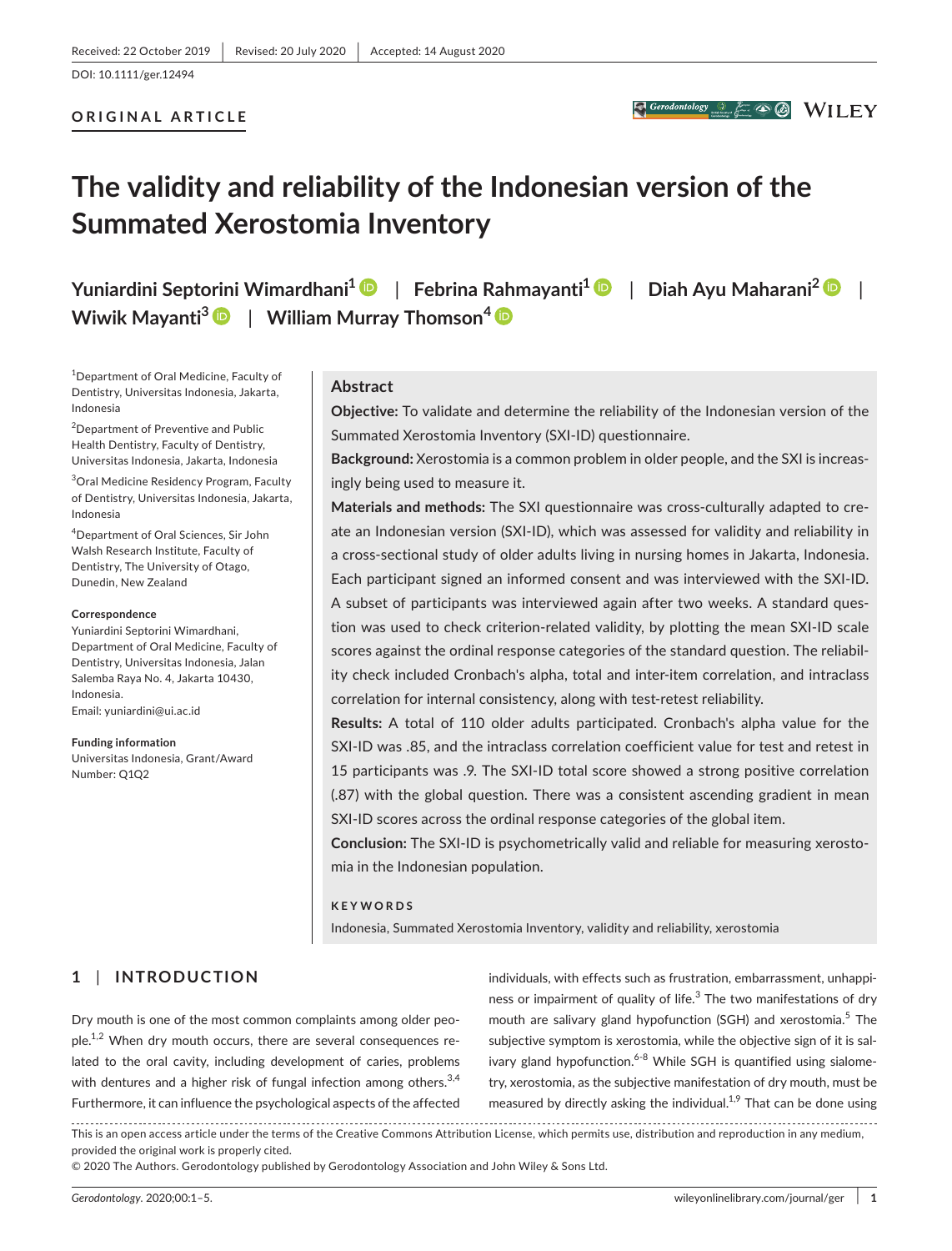**2 A I EV EV C** *Corodontology © F <b>C C* 

a single-item question ("global item") or with multiple item approaches such as batteries of items or summated rating scales.<sup>1</sup>

In 1999. Thomson et al<sup>10</sup> described the Xerostomia Inventory (XI), which comprised 11 questions that could detect and measure the severity of xerostomia. Later, the XI was modified to a short-form version, termed the Summated XI (SXI).<sup>11</sup> The SXI uses fewer items and a simpler response format which is more suitable for frail older people. Items in the XI which were not directly related to dry mouth (such as those on dryness of the eyes, nose and facial skin), and the behavioural consequences of dry mouth were not included in the SXI questionnaire. $^{11}$ 

The SXI questionnaire has been used to assess xerostomia in several different countries, and it has been adapted and validated in Dutch, English, Chinese, Portuguese and Japanese.<sup>12</sup> Indonesia is the fourth most populous country, with ever-increasing numbers of older people.<sup>13</sup> To date, there has been no validation of the Indonesian version of this questionnaire. Accordingly, this study aimed to validate an Indonesian version of the SXI questionnaire to measure xerostomia in the older Indonesian population.

# **2** | **MATERIALS AND METHODS**

#### **2.1** | **Study design**

This was a cross-sectional study which aimed to assess the validity and reliability of the Indonesian version of the Summated Xerostomia Inventory (SXI-ID) questionnaire among residents of government nursing homes in Jakarta, Indonesia. DKI Jakarta Province has 5 nursing homes in different areas across the province.

## **2.2** | **Data collection**

This study was conducted in all people aged ≥60 years who had been living in a government nursing home in Jakarta for at least 1 month, who, understood Indonesian, were able to communicate well without

cognitive impairment, had a Mini-mental State Examination (MMSE) value of >24, and who provided written informed consent. Excluded were people with apraxia, terminal illness, fever or Sjögren's syndrome, and those who had undergone (or were currently undergoing) head and neck radiotherapy. This study was reviewed and approved by the Faculty of Dentistry Universitas Indonesia Research Ethics Committee (No. 82/Ethical Approval/FKGUI/X/2018).

After the study was explained to the participants, they were interviewed by a researcher who administered the MMSE questionnaire to assess the cognitive function of the participant. Another researcher then conducted the SXI-ID interview. The interview method was adjusted considering the limitations of older people (such as low educational background and weak eyesight). Accordingly, the declarative sentences in the questionnaire were amended to become interrogative sentences. Each participant was asked to answer the SXI-ID and was told that the answer should be the one that immediately came to their mind. The participants for the test-retest analysis were selected from one nursing home that we visited for the first time. The participants in the retest were randomly chosen from those who had been previously assessed.

## **2.3** | **Questionnaire**

The SXI-ID questionnaire consists of 5 items, each of which has 5 response options:  $1 =$  never,  $2 =$  hardly ever,  $3 =$  occasionally,  $4 =$  frequently and  $5 =$  always. There is also 1 standard dry mouth question ("How often does your mouth feel dry?") with 4 answer options  $(1 =$  never, 2 = sometimes, 3 = often, 4 = always), which is used as a validity check.

Before testing for validity and reliability, the SXI-ID was cross-culturally adapted. The questionnaire was translated into Indonesian using the guidelines for cross-cultural adaptation.<sup>14,15</sup> The adaptation process was undertaken according to a previously published method consisting of the 6 stages of translation, synthesis, back-translation, expert review, testing the

**TABLE 1** The original English version (SXI) and Indonesian version (SXI-ID) of Summated Xerostomia Inventory

|                   | <b>Summated Xerostomia Inventory (SXI)</b>                                              | Summated Xerostomia Inventory Indonesian<br><b>Version (SXI-ID)</b>                               |
|-------------------|-----------------------------------------------------------------------------------------|---------------------------------------------------------------------------------------------------|
| $SXI-1$           | My mouth feels dry                                                                      | Apakah mulut anda terasa kering?                                                                  |
| $SXI-2$           | I have difficulty in eating dry foods                                                   | Apakah anda kesulitan makan makanan yang<br>kering?                                               |
| $SXI-3$           | My mouth feels dry when eating a meal                                                   | Apakah mulut anda terasa kering saat sedang<br>makan?                                             |
| $SXI-4$           | I have difficulties swallowing certain foods                                            | Apakah anda kesulitan menelan makanan tertentu?                                                   |
| $SXI-5$           | My lips feel dry                                                                        | Apakah bibir anda terasa kering?                                                                  |
|                   | Scoring: $1 =$ never, $2 =$ almost never, $3 =$ sometimes; $4 =$ often,<br>$5 =$ always | $1 =$ tidak pernah, $2 =$ hampir tidak pernah,<br>$3 =$ kadang-kadang, $4 =$ sering, $5 =$ selalu |
| Standard question | How often does your mouth feel dry?                                                     | Seberapa sering mulut anda terasa kering?                                                         |
|                   | Scoring: $1 =$ never, $2 =$ sometimes, $3 =$ often, $4 =$ always                        | $1 =$ tidak pernah, $2 =$ kadang-kadang, $3 =$ sering,<br>$4 =$ selalu                            |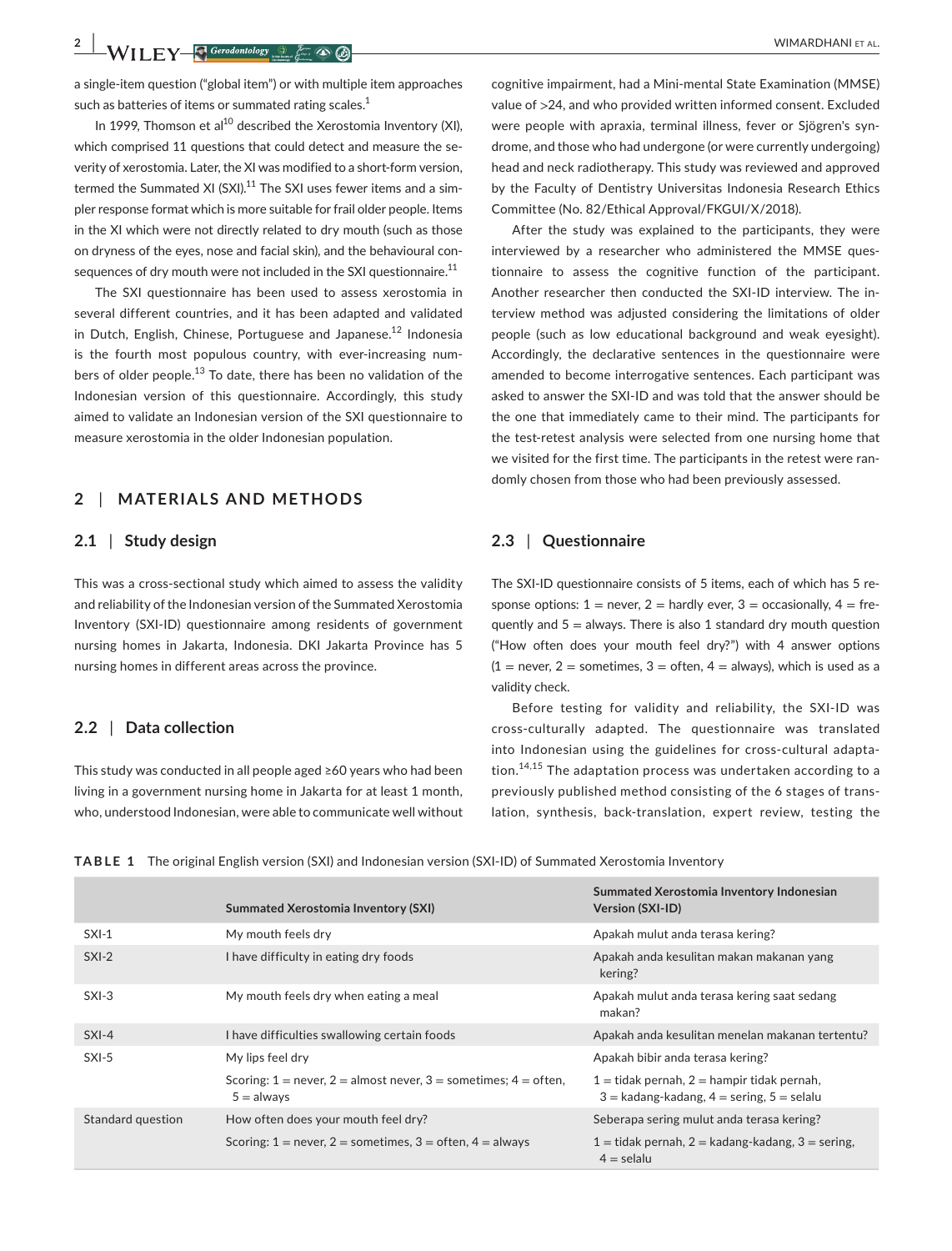pre-final version and having the adapted version to be used.<sup>14,15</sup> This resulted in the final questionnaire that was used for the study (Table 1).

## **2.4** | **Statistical analysis**

Data were analysed using the Statistical Package for Social Sciences (SPSS) program, version 22. The SXI-ID score was computed by summing the item response scores. We further adapted the 5-response format to the 3-response format, as follows:  $1 = 1$ ; 2 through  $3 = 2$ ; and 4 through  $5 = 3$  for statistical analysis. In the 3-point Likert scale,  $1 =$  never,  $2 =$  occasionally and  $3 =$  often. The level of statistical significance was set at  $P = .05$ . An item-total correlation procedure was conducted to determine the correlation of each SXI-ID item with the total score; each correlation value should be above 0.3. Reliability was evaluated using Cronbach's alpha. An alpha above 0.7 indicates acceptable reliability, while an alpha above 0.8 indicates good reliability.<sup>16</sup> The procedures were repeated for 15 participants after 2 weeks in order to evaluate the test-retest reliability of the SXI-ID. The reliability was assessed using the intraclass correlation coefficient (ICC), computed using a one-way random-effects model.<sup>17</sup> ICC values of 0.6-0.8 indicate good reliability, whereas values above 0.8 are optimal. $^{18}$  Convergent validity was assessed by examining the correlation between the SXI-ID score and the standard question using Spearman's correlation coefficient. The correlation was considered poor if the coefficient value was below .20, good if the value was .41-.60, very good if the value was .61-.80 and near perfect if the value was above .81.<sup>18</sup> Criterion-related validity was analysed by comparing the mean total SXI-ID scale scores across the responses to the standard question using the Kruskal-Wallis test.

# **3** | **RESULTS**

## **3.1** | **Participants**

Sociodemographic information on the 110 participants is summarised in Table 2. There were 40 participants (36.3%) with a systemic condition such as hypertension, diabetes mellitus, rheumatoid arthritis, high cholesterol or cardiac disease. One or more xerogenic medications were taken by 31.8%. Furthermore, none of the participants consumed alcohol and 22.7% were currently smoking.

## **3.2** | **Responses to the SXI-ID**

The responses of the study participants to each SXI-ID item using are presented in Table 3. There were no missing SXI-ID data. The mean total SXI-ID score was 6.6 (SD, 2.3).

**TABLE 2**  Overview of sociodemographic and health characteristics of the participants

| Characteristic              | Mean (SD) | $n (\%)$  |
|-----------------------------|-----------|-----------|
| Age                         | 69.3(7.6) |           |
| Gender                      |           |           |
| Male                        |           | 58 (52.7) |
| Female                      |           | 52 (47.3) |
| With systemic condition     |           | 40 (36.3) |
| Taking xerogenic medication |           | 35(31.8)  |
| Alcohol consumption         |           | 0(0.0)    |
| Current smoker              |           | 25(22.7)  |

**TABLE 3** Responses of study participants to each SXI item  $(N = 110)$ 

|                 | <b>Responses</b>  |                          |                   |              |
|-----------------|-------------------|--------------------------|-------------------|--------------|
| <b>SXI Item</b> | Never<br>$n (\%)$ | Occasionally<br>$n (\%)$ | Often<br>$n (\%)$ | Mean<br>(SD) |
| $SXI-1$         | 65 (59.1)         | 35(31.8)                 | 10(9.1)           | 1.5(0.6)     |
| $SXI-2$         | 89 (80.9)         | 17(15.5)                 | 4(3.6)            | 1.2(0.5)     |
| $SXI-3$         | 97 (88.2)         | 10(9.1)                  | 3(2.7)            | 1.1(0.4)     |
| $SXI-4$         | 91 (82.7)         | 12 (10.9)                | 7(6.4)            | 1.2(0.5)     |
| $SXI-5$         | 70 (63.6)         | 28 25.5)                 | 12 (10.9)         | 1.4(0.6)     |

## **3.3** | **Validity and reliability of SXI-ID**

The correlations among SXI-ID items are shown in Table 4. The correlation between the SXI-ID summary score and the standard question was 0.87 (95% CI 0.82 to 0.91). Cronbach's alpha was .85, indicating very good reliability. The inter-item correlation values ranged from .40 to 1.00.

To assess the reliability of the SXI-ID questionnaire, it was repeated with 15 participants after 2 weeks. The mean total score of the SXI-ID for test and retest was both 7.0 (SD, 3.2). The ICC for test-retest reliability was 0.9. The intraclass correlation coefficient (ICC) and item-total correlation (ITC) values are shown in Table 5. These were found to be acceptable.

In order to examine the criterion-related validity, the mean SXI-ID scale scores were compared against responses to the standard question (Table 6). There was a gradient in mean SXI-ID score observed across the categories of the standard question, with the highest mean SXI-ID score seen in those responding "Always," and the lowest seen in the "Never" group. The gradient in mean scores across the categories of the standard questions was statistically significant.

# **4** | **DISCUSSION**

This study has investigated and confirmed that the Indonesian version of Summated Xerostomia Inventory (SXI-ID) has good validity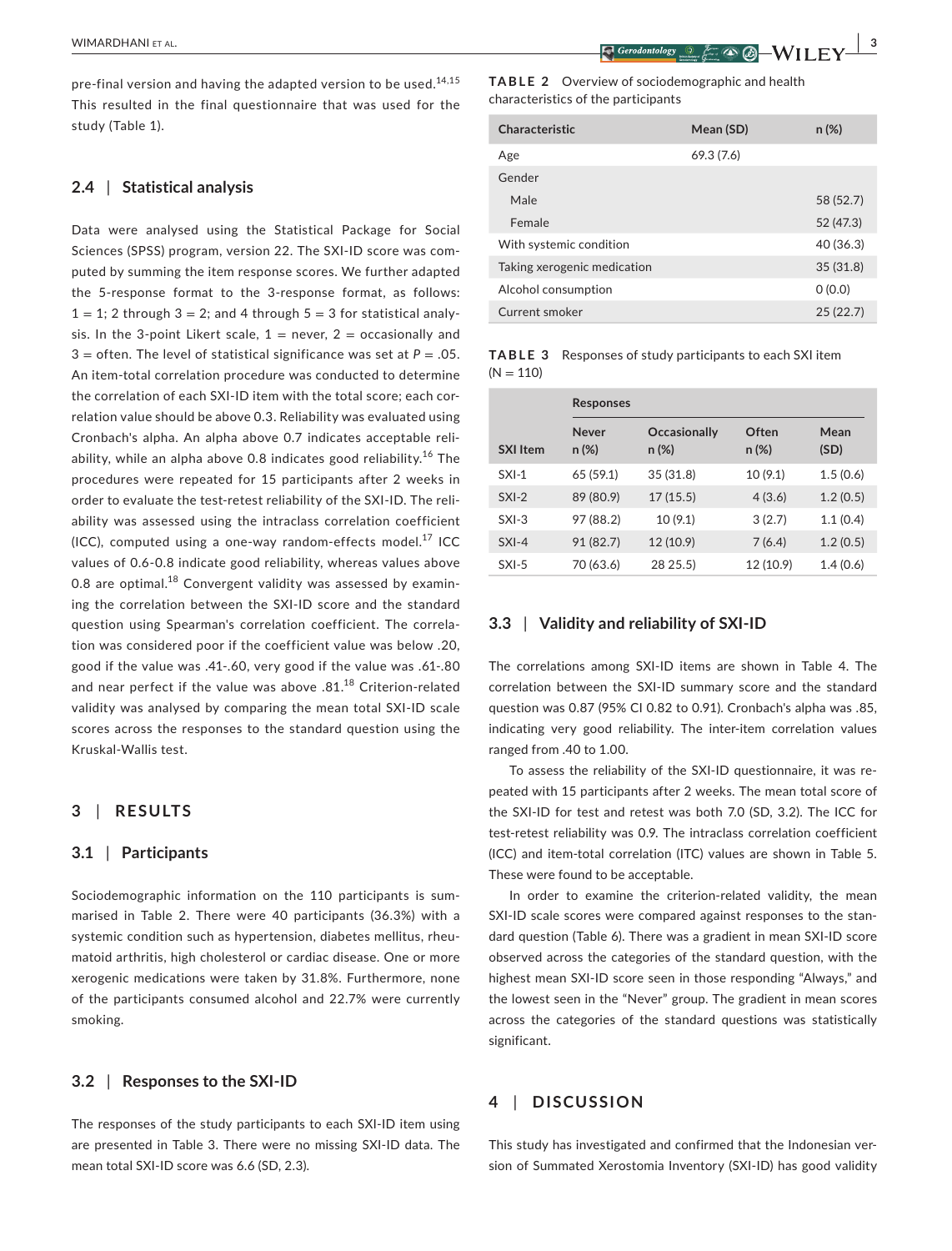|                       | <b>Standard</b><br>question | $SXI-1$ | $SXI-2$ | $SXI-3$ | $SXI-4$ | $SXI-5$           | SXI-ID |
|-----------------------|-----------------------------|---------|---------|---------|---------|-------------------|--------|
| Standard<br>question  |                             |         |         |         |         |                   |        |
| $SXI-1$               | 1.00                        |         |         |         |         |                   |        |
| $SXI-2$               | 0.58                        | 0.58    |         |         |         |                   |        |
| $SXI-3$               | 0.51                        | 0.50    | 0.70    |         |         |                   |        |
| $SXI-4$               | 0.60                        | 0.59    | 0.82    | 0.82    |         |                   |        |
| $SXI-5$               | 0.53                        | 0.53    | 0.40    | 0.49    | 0.40    | $\qquad \qquad -$ |        |
| SXI-ID total<br>score | 0.87                        | 0.87    | 0.67    | 0.59    | 0.68    | 0.78              |        |

**TABLE 5** The results of reliability assessment of the SXI using intraclass correlation coefficients (ICC) and item-total correlations  $(ITC)$ 

|                              |            | 95% CI |      |            |
|------------------------------|------------|--------|------|------------|
| <b>SXI</b>                   | <b>ICC</b> | Min    | Max  | <b>ITC</b> |
| Standard<br>question         | 0.92       | 0.88   | 0.94 | n/a        |
| $SXI-1$                      | 1.00       | 1.00   | 1.00 | 0.83       |
| $SXI-2$                      | 1.00       | 1.00   | 1.00 | 0.81       |
| $SXI-3$                      | 0.94       | 0.82   | 0.98 | 0.82       |
| $SXI-4$                      | 0.97       | 0.91   | 0.99 | 0.83       |
| $SXI-5$                      | 0.96       | 0.90   | 0.99 | 0.69       |
| <b>Total Score</b><br>SXI-ID | 0.99       | 0.98   | 0.98 | n/a        |

**TABLE 6** Criterion-related validity comparison of the mean total SXI scores by responses to the xerostomia standard question

| <b>Standard question</b> | Mean (SD)<br><b>Total SXI-ID score</b> |
|--------------------------|----------------------------------------|
| Never                    | 5.2(0.4)                               |
| Occasionally             | 7.4(1.6)                               |
| Frequently               | 10.4(1.9)                              |
| Always                   | 13.6(2.1)                              |

*Note:* (Kruskal-Wallis test; *P* < .05).

and reliability for measuring xerostomia in the older Indonesian population and that it is as valid and reliable as the original English version with the 5-point Likert scale response for each item. We aim to have a more comprehensive answer for this initial study.

This was an initial validation study, conducted with older residents of a government nursing home in Jakarta. A limitation of this study is that the findings may not be generalisable. Future use of the questionnaire in more diverse older Indonesian samples would be useful and informative. We also did not conduct a formal sample size calculation prior to conducting the study, but we did undertake a post hoc power calculation (using G\*Power version 3.1.9.4) based on the collected data. This showed that our N was more than sufficient, with, for example, 10 people required to demonstrate even the difference in mean

**TABLE 4** Correlations among the individual SXI-ID items and the standard question (Spearman's correlation)

SXI score between those responding "Never" and those responding "Occasionally" to the standard question (given the observed effect size of 1.0 and the power of 0.95 to demonstrate a difference).

Despite the limited number and diversity of participants, a strength of this study was the cognitive function screening of the participants using the MMSE. This ensured that participants were cognitively able to respond to the SXI-ID, and so there were no missing data. Only older adults with an MMSE score >24 were included. We further formatted the responses into a 3-point Likert scale format for consistency with previous studies.<sup>19</sup>

The construct and discriminant validity of the SXI-ID questionnaire was tested through associations and comparisons between the scores of the SXI-ID and the standard question. The mean Cronbach's alpha value of .90 suggests that the questions in the SXI-ID are measuring same construct and have excellent internal consistency. The data indicate that the SXI-ID questionnaire is valid for use as a measuring instrument in Indonesia. The mode of questionnaire administration may have influenced the validity of the findings. In this study, the data collection from participants used a standard interview approach with the SXI-ID items as interrogative statements without adding any information to the interview. There was only one interviewer, to eliminate inter-interviewer bias. In this study, interviewing was chosen as the method of administration over the self-administered method in order to maximise participation and minimise cognitive burden bias.<sup>20</sup> The original SXI validation<sup>11</sup> used six different geriatric population samples; half of those studies used interviews, and half used written questionnaires. Comparison of the psychometric and criterion validation data shows no systematic differences (tables II and III, and figure 1 in that paper), suggesting that our choice of administration method in the current study is unlikely to have unduly affected the findings.

The correlations observed in this study were well above the recommended threshold and were similar to those obtained using Chinese and Portuguese versions of the SXI.<sup>18,19,21</sup>

The current study also showed the expected gradient in mean SXI-ID scores across the response categories of the standard question, suggesting that the SXI-ID meets the criteria for independent validation. Exploration of its association with objective measures of salivary flow rate is needed, although of course the SXI-ID is not measuring salivary flow. Further investigation of the SXI-ID in studies using sialometry would be informative.